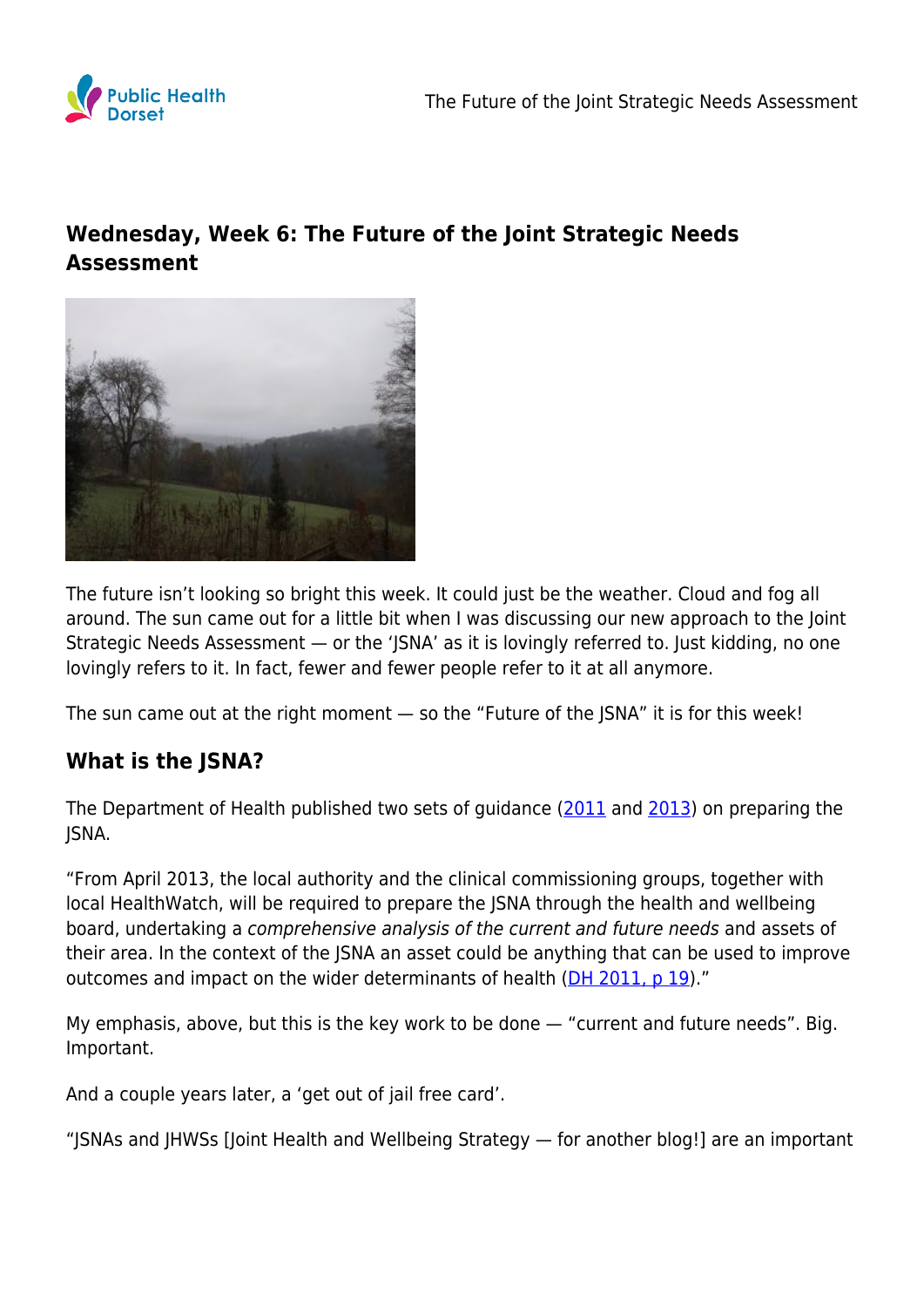

locally owned process, through which to achieve this. As such, and with duties that fall upon local parts of the system, each health and wellbeing board is likely approach them according to their own local circumstances. It would not therefore be appropriate for central Government to be prescriptive about the process or to monitor the outputs [\(DH, 2013, p 4](https://assets.publishing.service.gov.uk/government/uploads/system/uploads/attachment_data/file/277012/Statutory-Guidance-on-Joint-Strategic-Needs-Assessments-and-Joint-Health-and-Wellbeing-Strategies-March-20131.pdf))."

My emphasis, above, but basically each Health and Wellbeing Board is to do what they think appropriate.

I am sure it wasn't treated as a get out of jail free card by many organisations…and plenty of 'support' and 'advice' followed to assist organisations to 'produce the right answers' - [Mental Health JSNA](https://fingertips.phe.org.uk/profile-group/mental-health/profile/mh-jsna), [Alcohol and Drugs JSNA,](https://www.gov.uk/government/news/alcohol-drugs-and-tobacco-joint-strategic-needs-assessment-support-pack) and dozens of fact sheets from a range of people and organisations, and also local areas shared their knowledge and guidance for a couple years… then crickets.

### **Where did it go wrong?**

It's my view (that's what blogs are for… that and disagreeing/debating) that it went a bit wrong almost immediately. Have a good google around, your JSNA might be brilliant, but I haven't read anything that sets my hair on fire.

### Why?

Because in 2011 DH asked all H&WB Boards to prepare "a comprehensive analysis of the current and future needs" as the precursor to strategic planning, which I'll talk about in a later blog.

But all further advice was about data, information, evidence. So that's what everyone produced — tables and graphs. Lot's of them. Some are in reports 500+ pages long that no one will every read; some are in fantastic websites that few will ever use; more importantly, it is all very detached from the purpose of the JSNA.

The 'comprehensive analyses' seem to be lacking one thing — identifying where we want to be in the future.

Without that you just have an analysis of where we are at one point in time.

There has been very little attempt to quantify the gap — any gap, between where we are now and where we want to be at some point in the future, which is the point of 'a strategy', isn't it?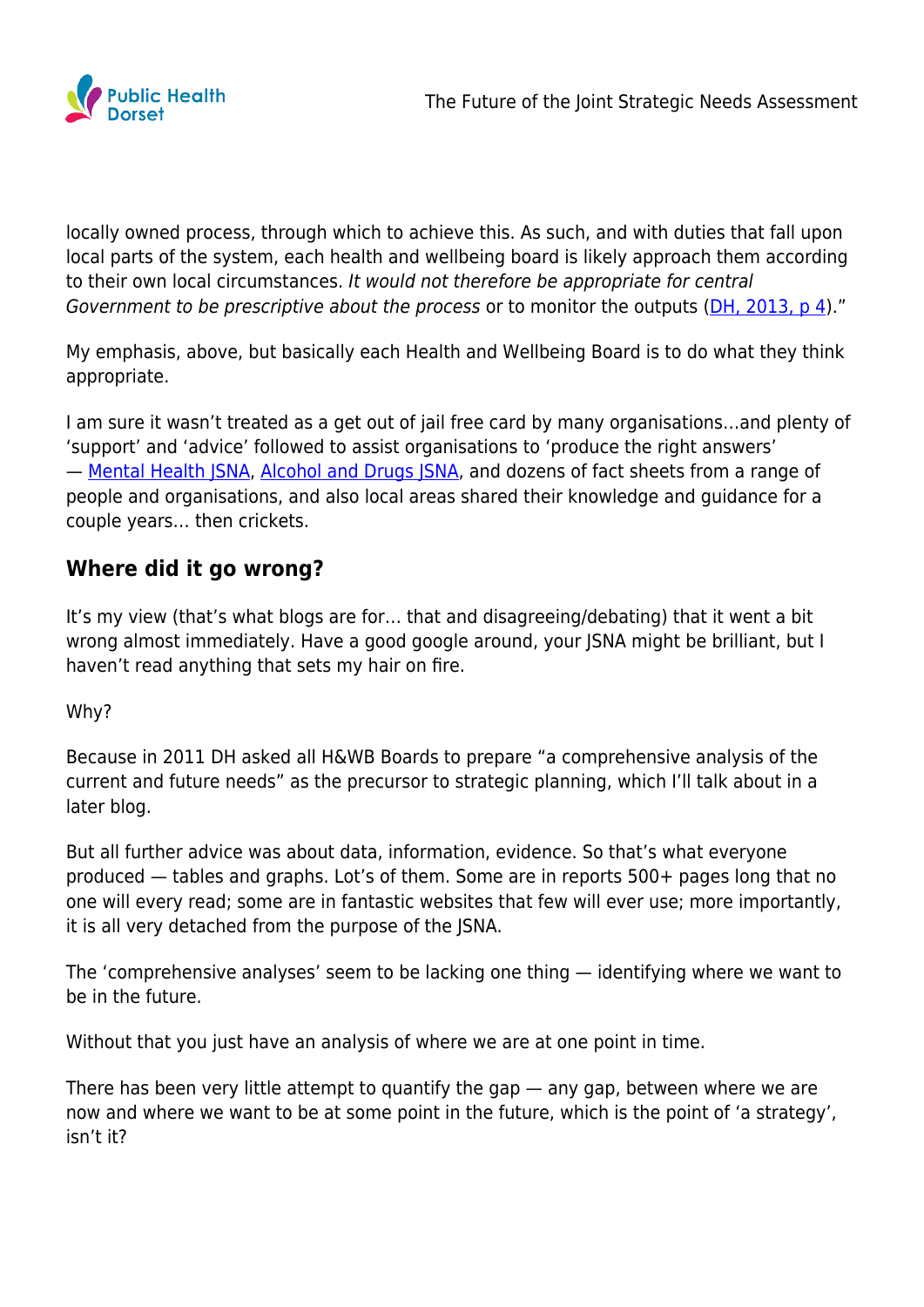

### **What are we doing about it in Dorset?**

Our JSNA process will now comprise an ongoing cycle of three activities:

- 1. **Top-down system insights process:** Our Steering Group is responsible for articulating three key pieces of information: (1) what changes we are trying to effect in key areas, (2) what we want the system to look like in the future and (3) what the system looks like currently.
- 2. **Bottom-up people insights:** Qualitative interviewing is being undertaken with our public-facing workforce to surface issues and themes that may be invisible to those not working directly in an area.
- 3. **Evidencing Knowledge Gaps:** Our 'systems insights' will describe how we think our system is working and how we want it to work. We'll calibrate this with 'people insights' that might describe opportunities that enable and stresses that inhibit healthy system development. These two processes will be brought together to identify our knowledge gaps, which we will attempt to evidence if required.

We will have a JSNA Webpage up and running later this month, as part of the Public Health Intelligence webpages [\(Public Health Intelligence\)](https://www.publichealthdorset.org.uk/intelligence). Wish us luck. Check back in later and have a sticky-beak.

### **Innovation?**

Not really. We are borrowing from traditional strategic planning methodologies, a systems thinking approach using soft systems methods and we are employing a credible method of extracting knowledge from our public-facing colleagues.

Only then are we going to start looking at data/information/evidence.

Wasn't that what we were meant to do?

#### **This futures blog**

This blog is about how we create 'healthy places' and what our possible 'futures' could be given current trends and momentum within society, the economic and political systems, and the environment. I use the plural 'futures' intentionally, because our future is not predetermined (I hope), we can and should work towards the future we want. This blog aims to generate discussion (maybe even some debate) around 'Healthy places futures' in the hope that if we all put our minds to it, a collective vision may emerge, which would inform any